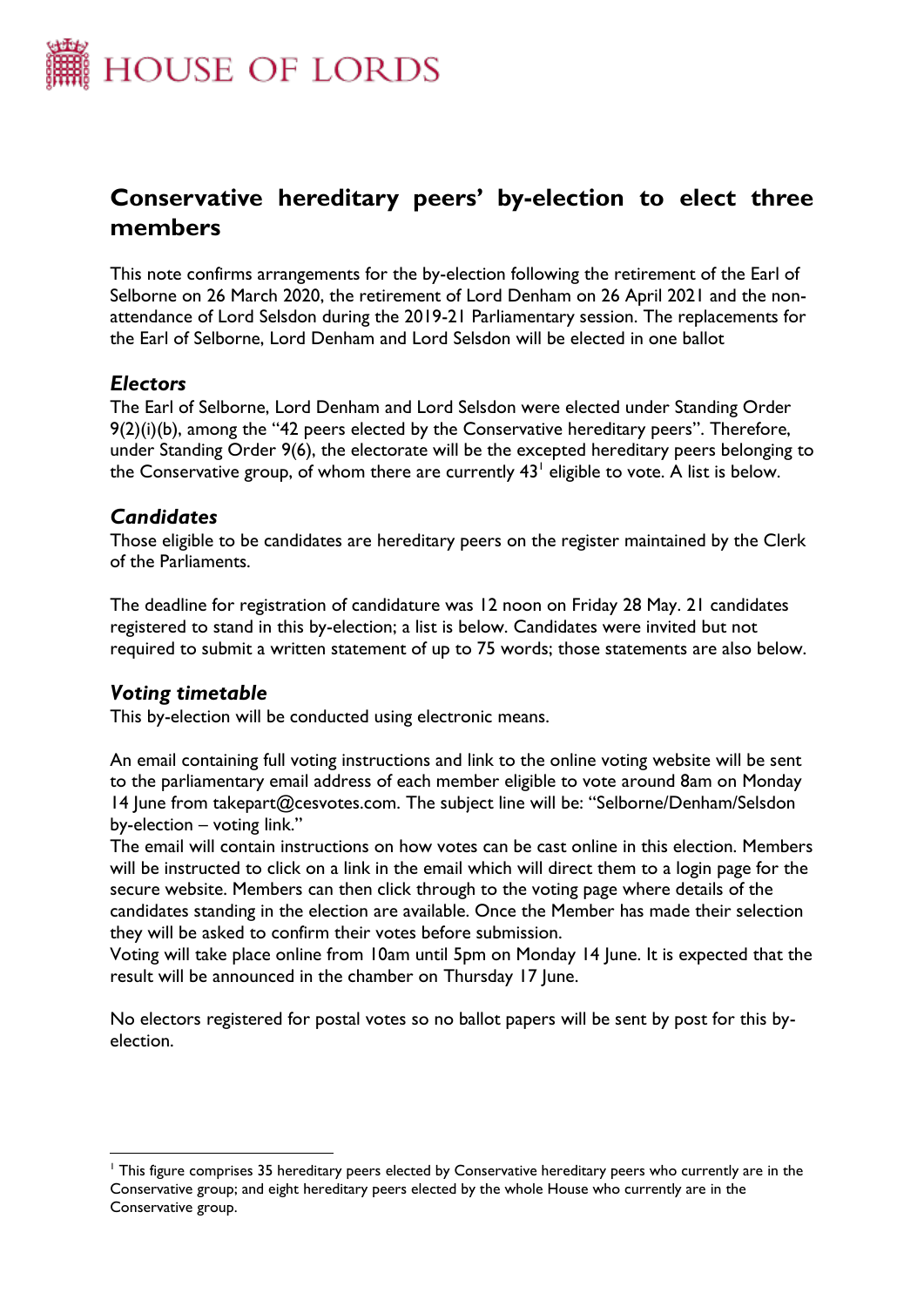# *Voting system*

The by-election will be conducted via a secret ballot. The Single Transferable Vote system will be used.

To replace the Earl of Selborne, Lord Denham and Lord Selsdon, one election, with one ballot paper, will be held to elect three hereditary peers.

Voters place the figure 1 in the box next to the name of the candidate they most strongly support, the figure 2 against the next most favoured candidate, and so on. Voters may cast as many or as few votes as they wish. In order to be elected, the first successful candidate must receive at least as many votes as all the other candidates put together. In the event of this not happening after first preference votes have been allocated, the votes of the candidates receiving the lowest number of first preference votes will be shared out according to the second preference marked on them. This will be repeated until one candidate has at least half of the total valid votes.

Once the first candidate has been elected all ballot papers are re-counted to elect the second candidate. In this second count all preferences for the already-elected candidate are transferred to the next preference on the ballot paper. This process is then repeated as per the explanation above for the third candidate. Even though three candidates are being elected, the ballot paper should be marked with only one "1", one "2", one "3", etc.

Ballot papers will be invalidated if:

- any number is used more than once, or
- in the opinion of the Returning Officer (the Clerk of the Parliaments) the ballot paper is illegible or ambiguous.

# *Results*

The electronic count will be overseen by Civica Election Services.

The result will be announced in the House of Lords chamber by the Clerk of the Parliaments at a convenient moment (likely to be after oral questions) on Thursday 17 June 2021.

The full results, including the number of first-preference votes cast for each candidate and the position after each transfer of votes, will be available in the Printed Paper Office and the Library soon after the announcement by the Clerk of the Parliaments. The results will also be published online at [www.parliament.uk](http://www.parliament.uk/)

4 June 2021 SIMON BURTON *Clerk of the Parliaments*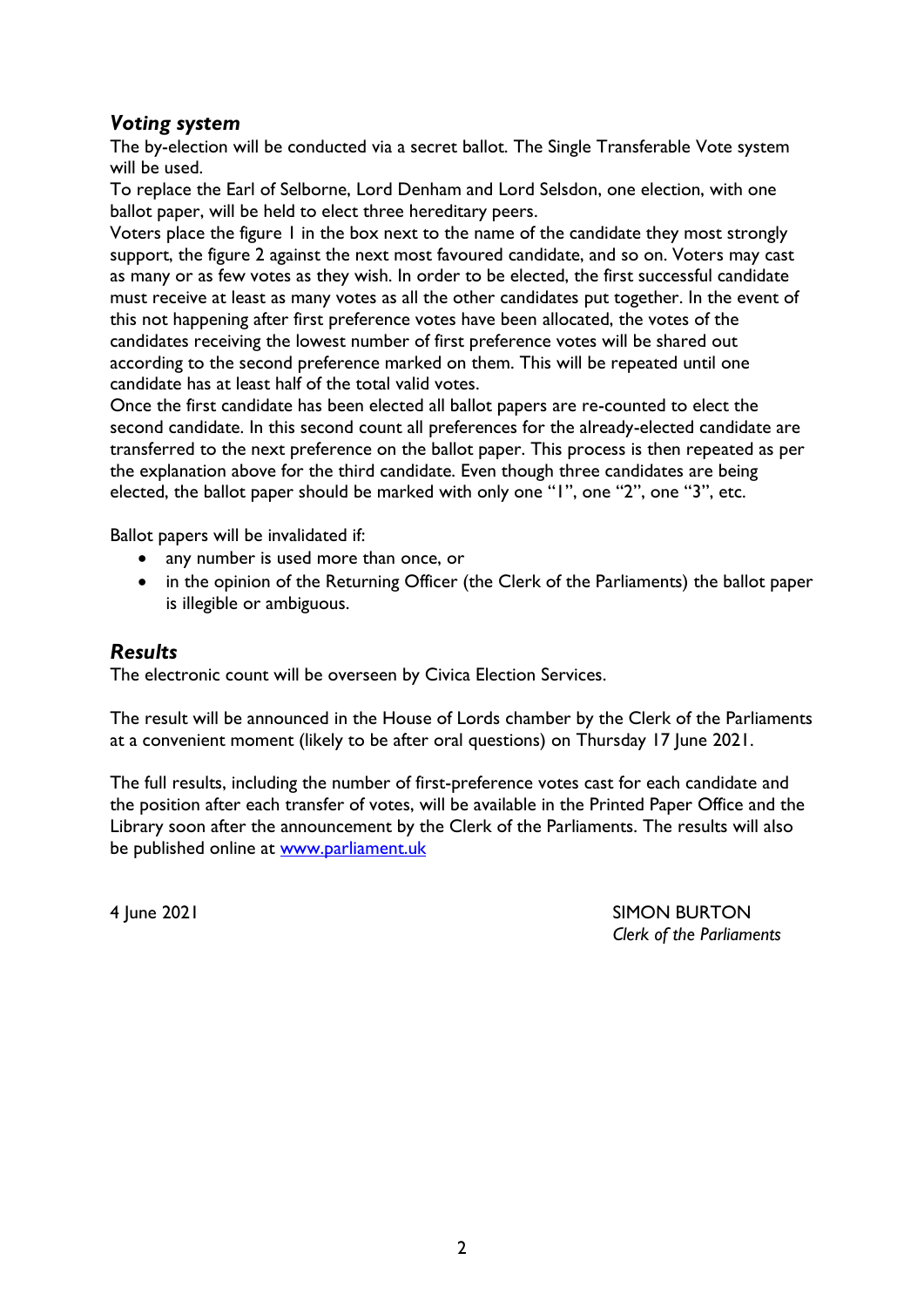#### **List of electors**

*Elected by a party or group and sitting as Conservative peers:*

| Arran, E.              | Home, E.              |
|------------------------|-----------------------|
| Ashton of Hyde, L.     | Howe, E.              |
| Astor, V.              | Lindsay, E.           |
| Astor of Hever, L.     | Liverpool, E.         |
| Attlee, E.             | Lucas, L.             |
| Bethell, L.            | Mancroft, L.          |
| Brabazon of Tara, L.   | Montrose, D.          |
| Bridgeman, V.          | Moynihan, L.          |
| Caithness, E.          | Northbrook, L.        |
| Cathcart, E.           | Ridley, V.            |
| Courtown, E.           | Rotherwick, L.        |
| Crathorne, L.          | Shrewsbury, E.        |
| De Mauley, L.          | Strathclyde, L.       |
| Dundee, E.             | Swinfen, L.           |
| Fairfax of Cameron, L. | Trefgarne, L.         |
| Glenarthur, L.         | Trenchard, V.         |
| Goschen, V.            | Younger of Leckie, V. |
| Henley, L.             |                       |

*Elected by the whole House and sitting as Conservative peers:*

Borwick, L. Brougham and Vaux, L. Colgrain, L. Colwyn, L. Eccles, V. Geddes, L. Reay, L. Ullswater, V.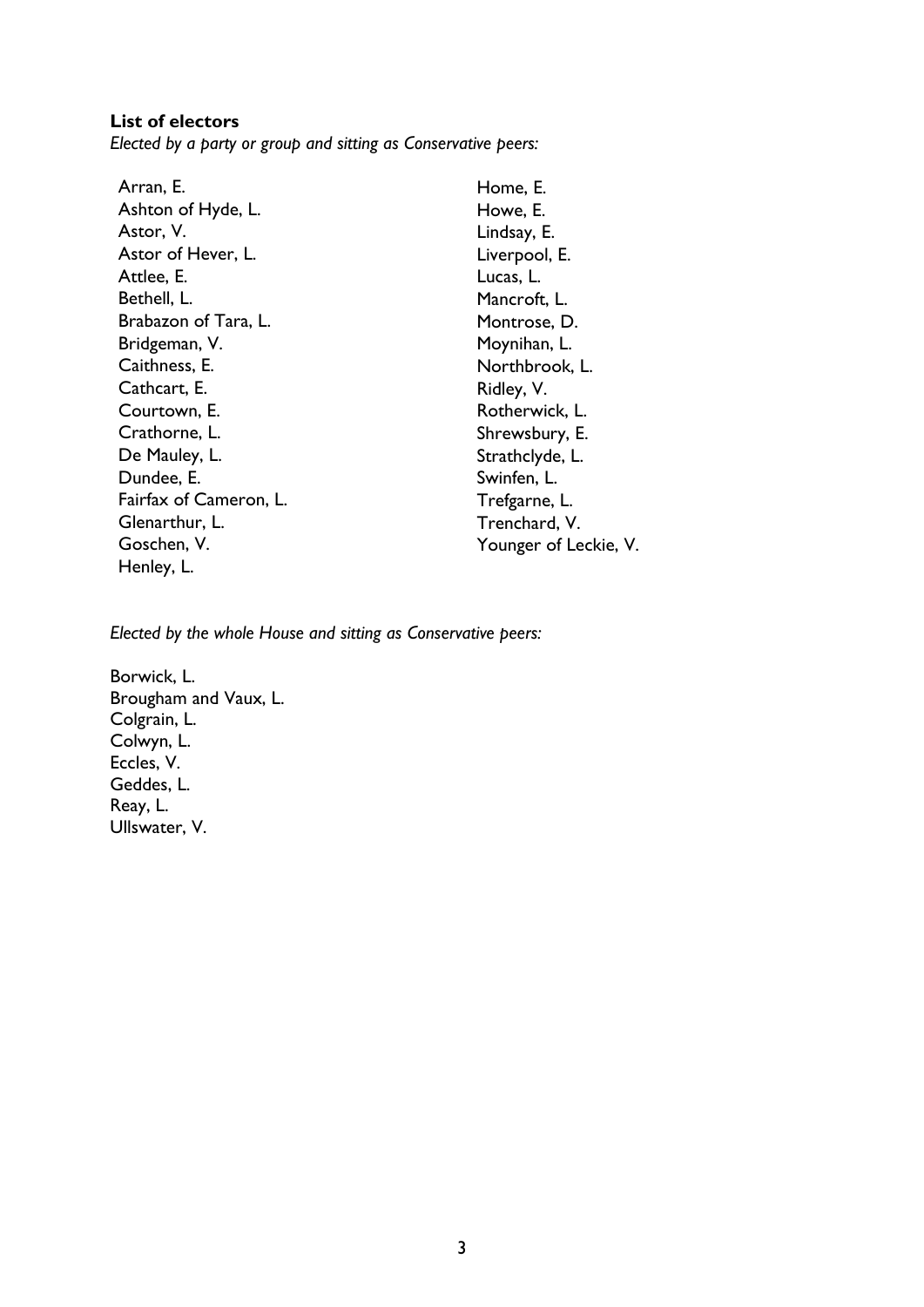# **List of candidates**

Abergavenny, M. Altrincham, L. Ashcombe, L. Biddulph, L. Carnarvon, E. De La Warr, E. Dormer, L. Dundonald, E. Elibank, L. Harlech, L. Leicester, E. Limerick, E. *(Foxford, L.)* Margadale, L. Mountgarret, V. *(Mountgarret, L.)* Napier and Ettrick, L. Rowallan, L. Sandhurst, L. Stockton, E. Strathcarron, L. Windlesham, L. Wrottesley, L.

### **Candidature statements**

#### **Abergavenny, M.**

I have the time, energy and commitment to do the work needed for the House. After 15 years in shipping and finance in Hamburg, Marseille, New York and London, since 1985 I have focused on the sustainable fusion of urban and rural diversification and regeneration; advocating for social enterprise and charities; enabling small businesses and rural job creation. Served 8 years as a local councillor, 4 years as National Chairman of the Conservative Rural Forum.

#### **Altrincham, L.**

Aged 55. Member of the Conservative Party and stood for Parliament for Heywood & Middleton in Manchester in 1997. Worked for Goldman Sachs, led the rescue recapitalisation of the Royal Bank of Scotland on behalf of HM Treasury in October 2008 and now non-executive Director of the Co-Operative Bank. Live in London and would commit energetically to the House of Lords with an interest in finance and mental health.

### **Ashcombe, L.**

Mark has a longstanding interest in politics and would very much like to support the work of the House. With an Imperial College civil engineering degree and over thirty years' experience in the insurance industry, he works for Marsh primarily in the North American energy sector. This involves patient negotiation with multiple parties. He lives in Hampshire and London, is married with two grown up sons, races on the Solent and gardens enthusiastically.

### **Biddulph L.**

I have very much missed being part of the political process and if elected would be honoured to be an active member of your Lordships House.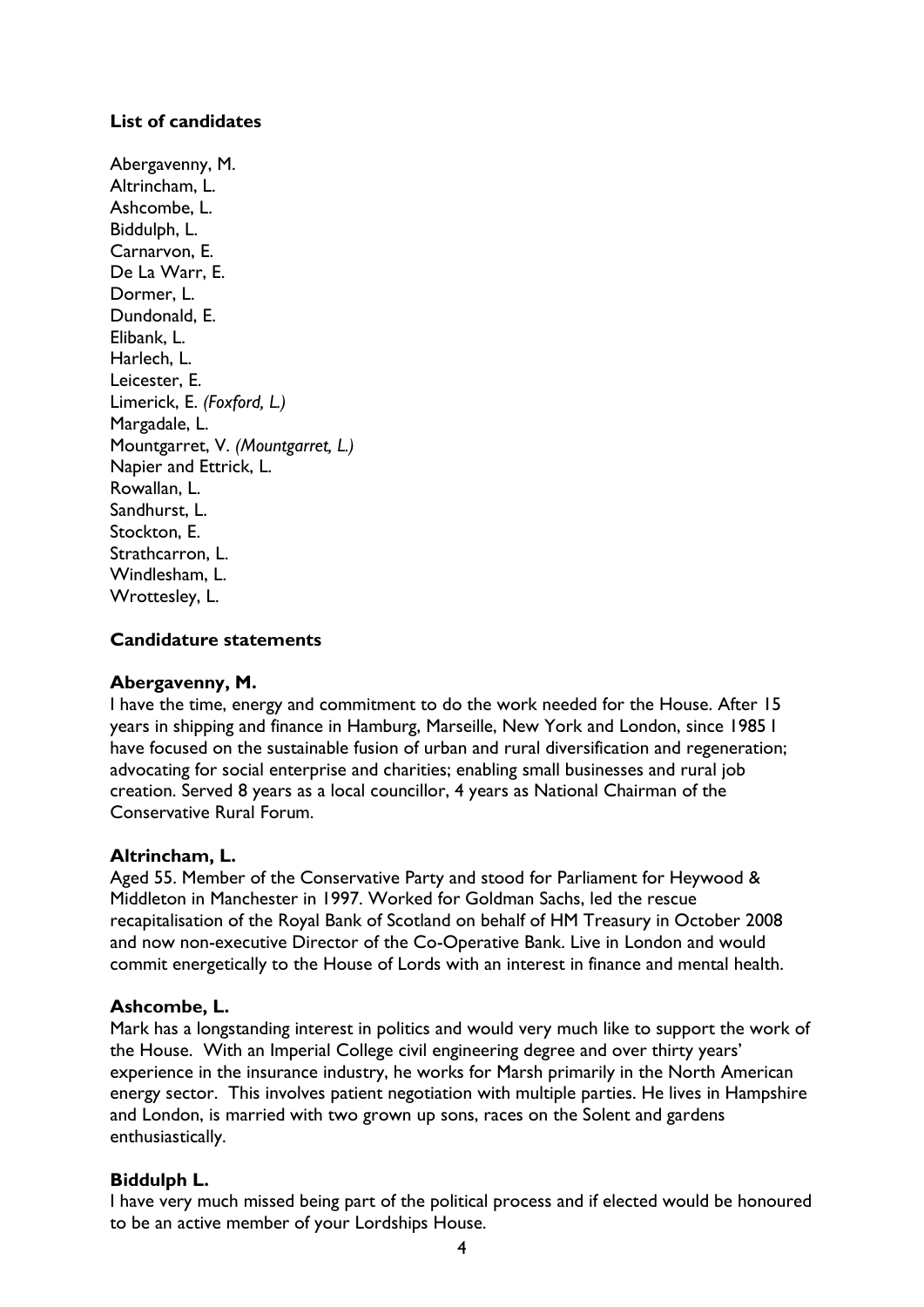### **Carnarvon, E.**

My contribution to debates and committees in the House of Lords would be based on my experience of small business, farming, tourism and countryside/heritage matters in running and developing Highclere Estate. I have been an investor and worked in small software and technology companies. We have an international outlook to the world at Highclere via our online presence and using our lP & Trade Marks are developing new products for the US & global markets.

# **De La Warr, E.**

Beginning in Financial Services, I now seek to continue my families long standing service in this House.

As a landowner, an organic livestock farmer, proprietor of the village pub. I built a Community Surgery and serviced as a London hospital volunteer. I am Vice President of the R.B.S.T and Chairman of the Traditional Sussex Cattle Club.

My passions are regenerative farming, conservation and the hospitality industry. I am DL of East Sussex.

### **Dormer, L.**

The 18<sup>th</sup> Lord Dormer, I live in Berkshire, easily commutable to Westminster. At 22, I became Chair of Jesmond Young Conservatives. In 2001, I canvassed for Boris on the doorsteps of Henley. A European and Conservative at heart, Brexit was a challenge to my politics. I stand today as a staunch supporter of our Government's Covid-19 response, and the Integrated Review. I will bring the House expertise from a career in defence and aerospace.

### **Dundonald, E.**

I have spent the last 25 years collaborating with the genius of UK academia and commercial scientists building "Deep tech" companies and products. It is a challenging environment and it has never been more relevant than today. The UK occupies a highly competitive world; if elected, I can bring both my experience and the views of my international collaborations, to assist government thinking when dealing with complex problems that good science can help solve.

### **Elibank, L.**

In my 35 year career, I have worked in Technology ( Virgin Media ), in Energy ( EDF ) and currently in Higher Education for Reading University . The latter two have given me considerable insight into the challenges of a sustainable future. I would relish the opportunity to work collaboratively in the Lords to tackle these issues.

I have a degree in International Relations and am a member of the Conservative Party.

### **Harlech, L.**

Having lived and worked in North Wales and London, I feel that I have a balanced view of rural and urban matters. I have the capacity and drive to be a regular serving member of the House, if elected.

Areas of interest: Heritage, farming, housing, rural affairs, culture, media and sport. Serving committee member: CLA Cymru, Historic Homes Wales. Education: Eton College, Central Saint Martins Army Reservist: The London Regiment (attested Jan 2019)

### **Leicester, E.**

After university and six years in the army I have had a 28-year career developing sustainable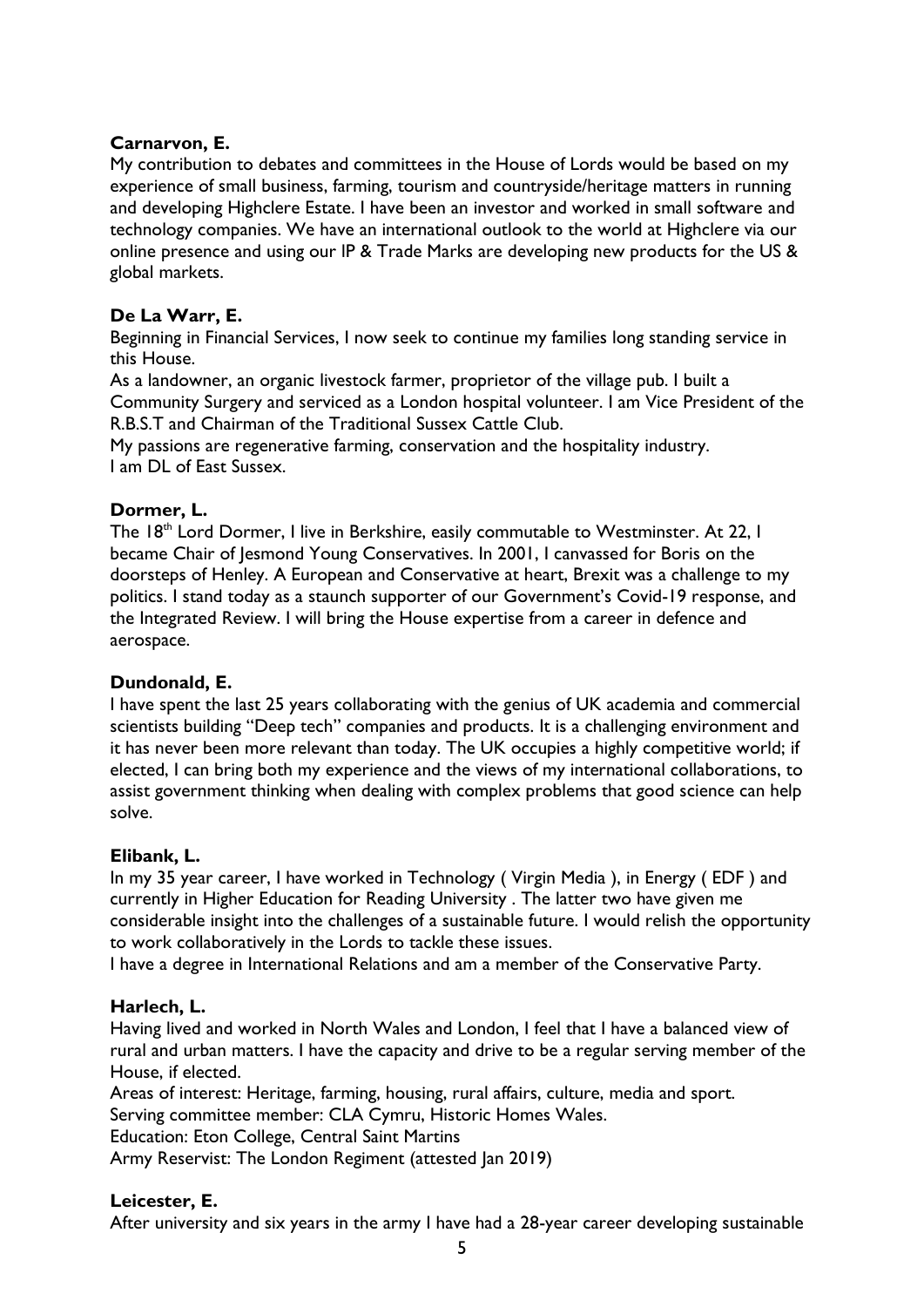businesses in Norfolk gaining experience in agriculture, conservation, renewable energy, property, heritage, tourism and community engagement.

I have served on the boards of six charities.

I now have time to serve my country and apply this experience to the House of Lords, an institution which I believe is the most effective reforming chamber in the western world.

#### **Limerick, E.** *(Foxford, L.)*

Age 58. London and Sussex based. Desire and capacity for active role in Conservative Lords.

Useful and varied career experience.

FCO with postings in Paris (ENA, first British diplomat in Quai d'Orsay), Senegal and Jordan. Fluent French, Russian. Some Spanish, Arabic and Wolof.

Infrastructure lawyer and banker in London, Moscow and Dubai.

Active investor in Georgia and Kazakhstan.

Running diversified farm including renewables, wilding, weddings, camping, MicroBrewery. Key interests: Foreign Policy, Trade, Environment, Education, Planning

#### **Margadale, L.**

Educated at Harrow, the RAC, Cirencester. I worked in commodities before starting my own catering business. I owned and ran a small hotel before managing our family estates in Wiltshire and the Isle of Islay. Was President of Salisbury Conservative Association. Currently chairman of Salisbury Racecourse and a DL of Wiltshire.

Proper representation of matters rural in government is vital. I believe that the successful future of Scotland lies within the Union.

### **Mountgarret, V.** *(Mountgarret, L.)*

*No statement*

### **Napier and Ettrick, L.**

I believe that my life experience as someone who has succeeded in business despite significant challenges, due to a severe hearing impairment, would enable me to make a distinctive and valuable contribution to the House. I believe that a more representative House is a stronger House, both in terms of quality of debate but also, in relation to public perception. My election could help challenge popular preconceptions and strengthen the House. Regular and diligent attendee.

#### **Rowallan, L.**

Having sat in the House in the 90s I have experience. I am in involved in renewable energy and am an advisor to a large UK developer. My past experience in farming, equestrianism and mental health charity work give me a broad range of interests. I was a judge at the London Olympics. I helped at the recent Scottish Parliament Elections in Ayr & Ayrshire.

#### **Sandhurst, L.**

I practiced at the Bar as Guy Mansfield QC till retirement (2019). I was Chairman of the Bar (2005). I led the FCO's successful defence of the Kenya Emergency Group Litigation (2013- 18). I sat as Recorder and Deputy High Court Judge.

I am Chair of Research of the Society of Conservative Lawyers, a Patron of Putney Conservatives and active member/canvasser.

Living in Putney I will commit fulltime and loyally. I attend the ACP every week.

### **Stockton, E.**

Journalist and Foreign Correspondent, Glasgow Herald, Daily Telegraph.